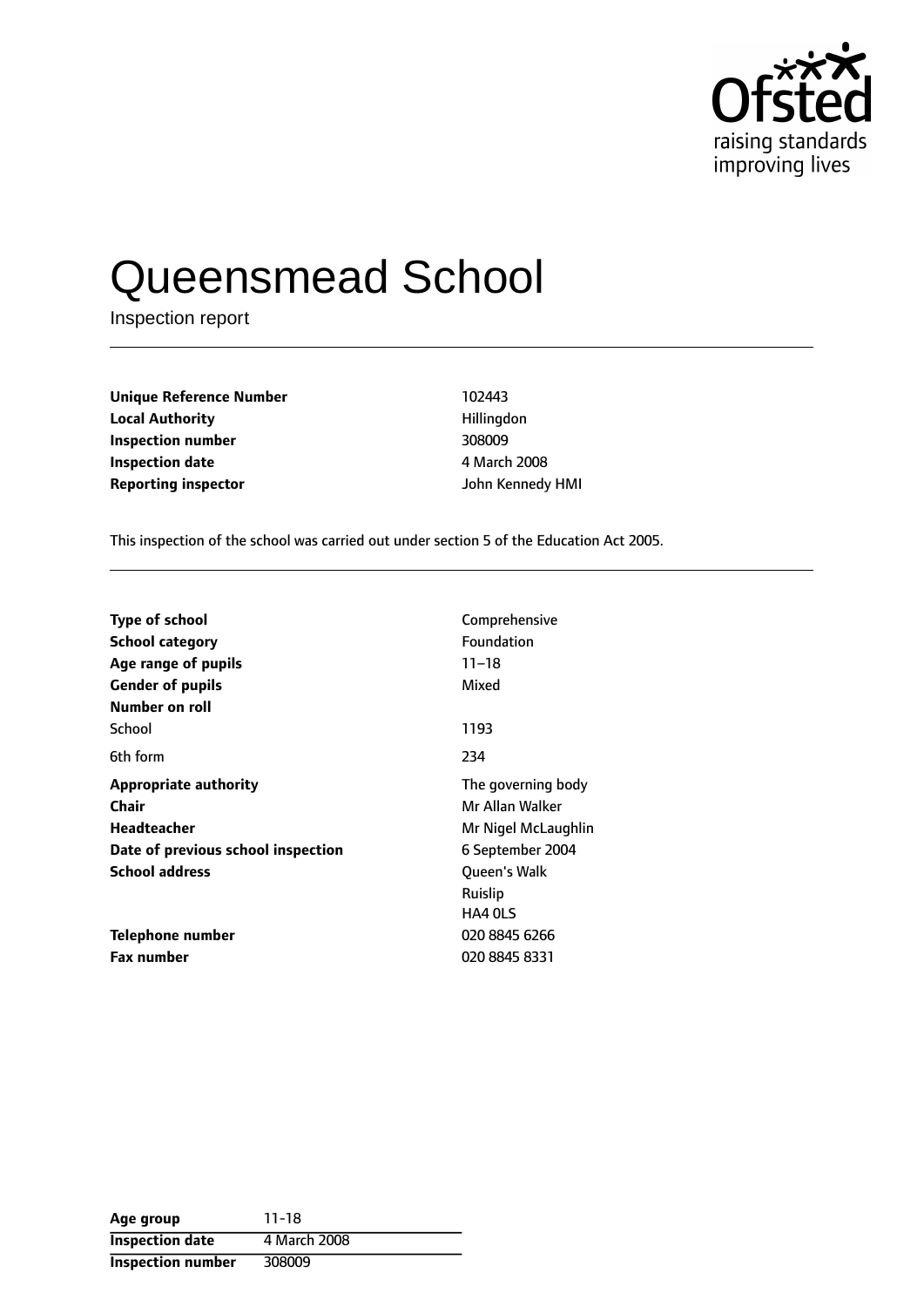.

© Crown copyright 2008

#### Website: www.ofsted.gov.uk

This document may be reproduced in whole or in part for non-commercial educational purposes, provided that the information quoted is reproduced without adaptation and the source and date of publication are stated.

Further copies of this report are obtainable from the school. Under the Education Act 2005, the school must provide a copy of this report free of charge to certain categories of people. A charge not exceeding the full cost of reproduction may be made for any other copies supplied.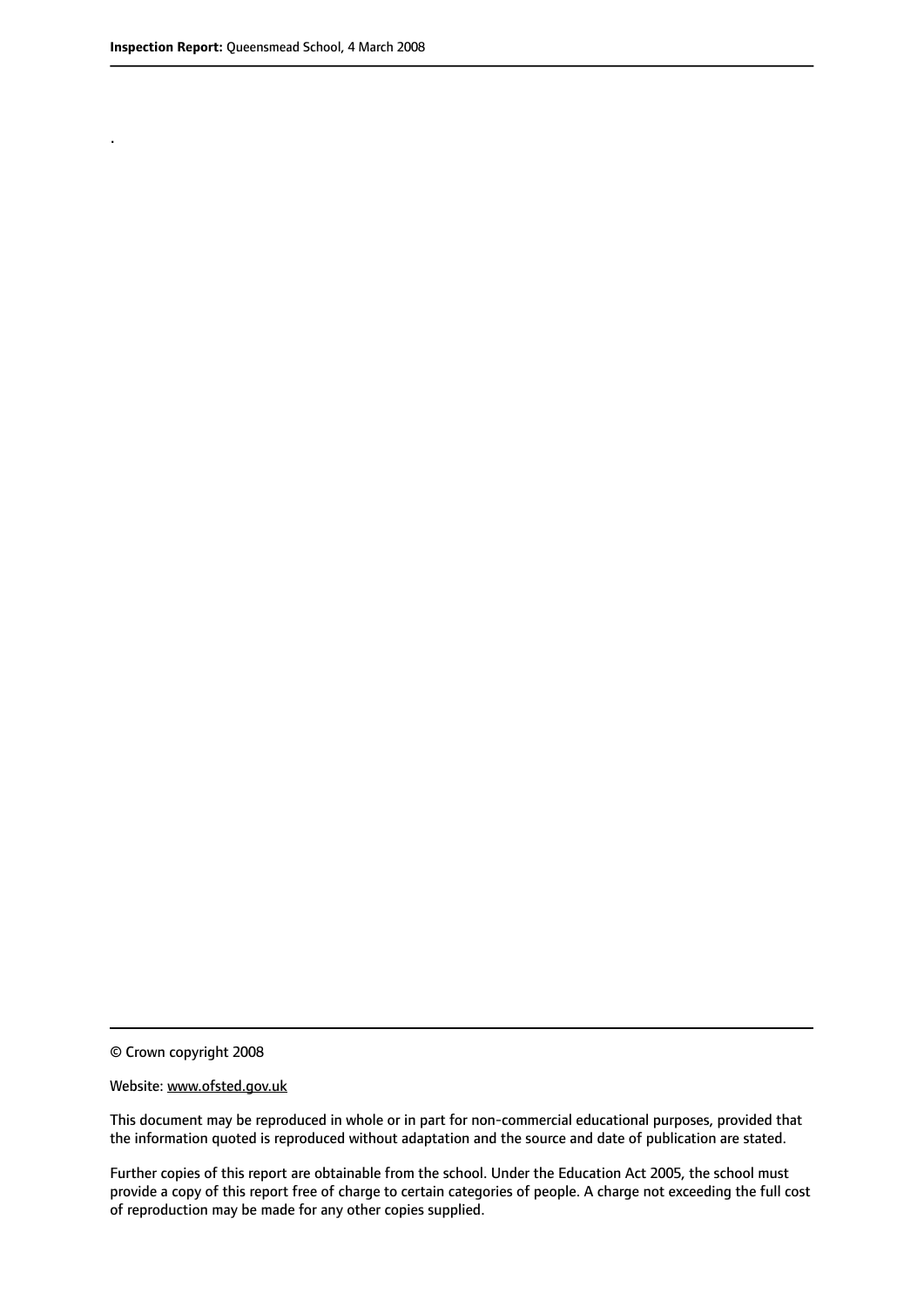# **Introduction**

The inspection was carried out by one of Her Majesty's Inspectors and an Additional Inspector.

Inspectors evaluated the overall effectiveness of the school and investigated the following issues: achievement and standards, particularly in English and science, aspects of teaching and learning, the effectiveness of care, guidance and support and aspects of leadership and management. Evidence was gathered from observing parts of lessons, national published assessment data, the school's own records and other documentation, and observation of the school at work. Parents' questionnaires and discussions with staff, students, a local authority representative and the chair of governors also informed inspectors' judgements. Other aspects of the school's work were not investigated in detail but inspectorsfound no evidence to suggest that the school's own assessments, as given in its self-evaluation were not justified, and these have been included where appropriate in this report.

# **Description of the school**

Queensmead is an over-subscribed comprehensive school serving the local community of South Ruislip, with increasing numbers on roll from the neighbouring boroughs. The school serves an area where the proportion of students eligible for free school meals is slightly higher than average. There are higher proportions of boys than girls in most year groups, with the trend reversing in the sixth form. Most students are of White British origin. Over a quarter of students are from minority ethnic backgrounds, the largest proportion of whom are of Asian heritage. The proportion of students with learning difficulties and/or disabilities is above average, the largest number being those with behavioural, social and emotional difficulties. However, the number of those in receipt of a statement of special educational needs is average. Attainment on entry is broadly average, although there has been a slight downward trend in recent years. The school has achieved National Healthy Schools status and the Artsmark silver award. It is designated as a specialist technology college and is the local authority's hub school for an extended school partnership of eight primary and five secondary schools.

### **Key for inspection grades**

| Grade 1 | Outstanding  |
|---------|--------------|
| Grade 2 | Good         |
| Grade 3 | Satisfactory |
| Grade 4 | Inadequate   |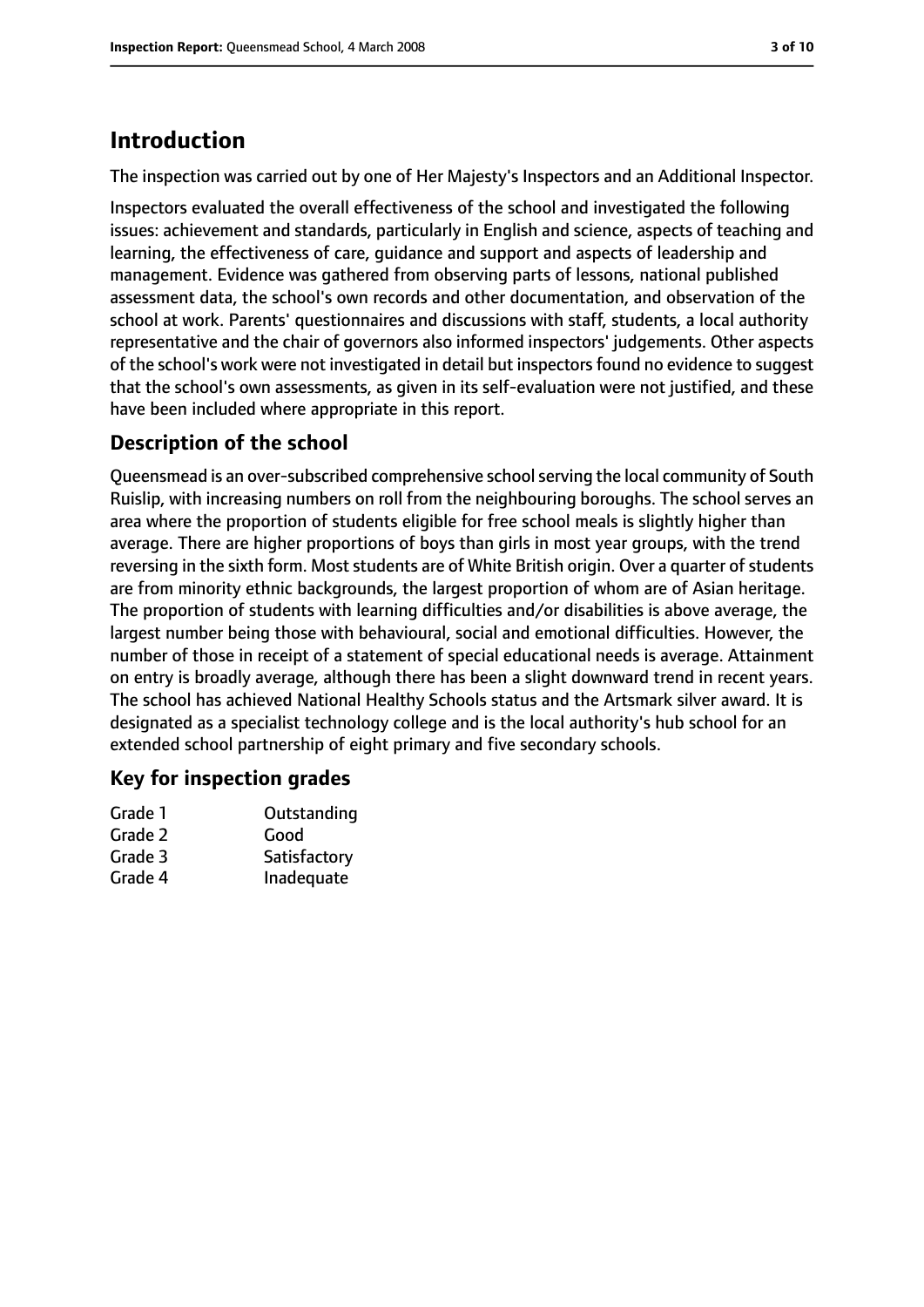# **Overall effectiveness of the school**

#### **Grade: 1**

Queensmead is an outstanding school that helps students to achieve well and develop into confident and mature learners. What makes the school outstanding are its exemplary leadership and management, rich curriculum and highly effective care, guidance and support. Coupled with good and improving teaching and learning, this results in students' outstanding personal development and their very good and improving progress. The impact of the school's technology status is pervasive and is evidenced in improvements made to the curriculum, staff development, the quality of teaching and learning and standards in subjects such as mathematics and design technology.

Students' develop well because of the exemplary pastoral care and support they receive. This is reflected in their positive attitudes to learning and the safe practices they adopt. The school encourages them to have a strong voice and responds well to their suggestions. This can be seen in the effective steps taken to help them lead healthy lifestyles, endorsed by recent Healthy School award. The students speak highly of the very good relationships within and between year groups, and this was evident during the inspection. Their outstanding personal development prepares them securely for the next stages of their lives. Students' enjoyment of school is underpinned by a curriculum which is outstanding in its breadth, balance and flexibility, and the growing range of extra-curricular and other enrichment opportunities on offer. Saturday schools are well attended and they boost students' achievement.

During their time at the school, students make very good progress and achieve standards which are well above average and in some subjects, such as mathematics, are exceptionally high. Good achievement is nurtured by high expectations, which are reinforced by good teaching and learning. Most students work hard and their exemplary behaviour contributes to their progress. Standards at the end of Year 9 in English, mathematics and science are above average. However, English results are not where the school would like them to be, and teaching and learning in the department has been a focus for improvement. The progress that students make accelerates as they move through the school and results in GCSE examinations, including English and mathematics, are well above average. Standards and achievement are showing an upward trend over time. The school has a secure understanding of current standards and achievement. Evidence indicates that the challenging targets set for 2008, which exceed 2007 performances, are realistic. External test results from this year indicate that, already, 60% of Year 11 students have achieved three or more GCSE or equivalent A\*-C before the final examinations in June.

Inspectors agree with the school's judgement that, overall, teaching and learning is good. Teachers know their students well and positive working relationships contribute well to learning. They make good use of information and communication technology to enhance learning. Classrooms are well-organised and purposeful learning environments. The best lessons are characterised by good classroom management, confident teaching and a range of well-planned activities to ensure that learning moves along briskly, with little time being lost. This helps students remain on task and make good progress. Excellent assessment systems mean that staff have a secure knowledge of all their students and their potential. They use this well to plan lessons, set challenging targets and monitor progress. Students, in turn, are clear about what they need to do to improve and they respond well to effective support if they are falling short of predicted grades. Marking is sometimes inconsistent but generally is informative in helping students know what they need to do to make progress. In some lessons, planning does not provide students with enough encouragement to be active and independent in their learning.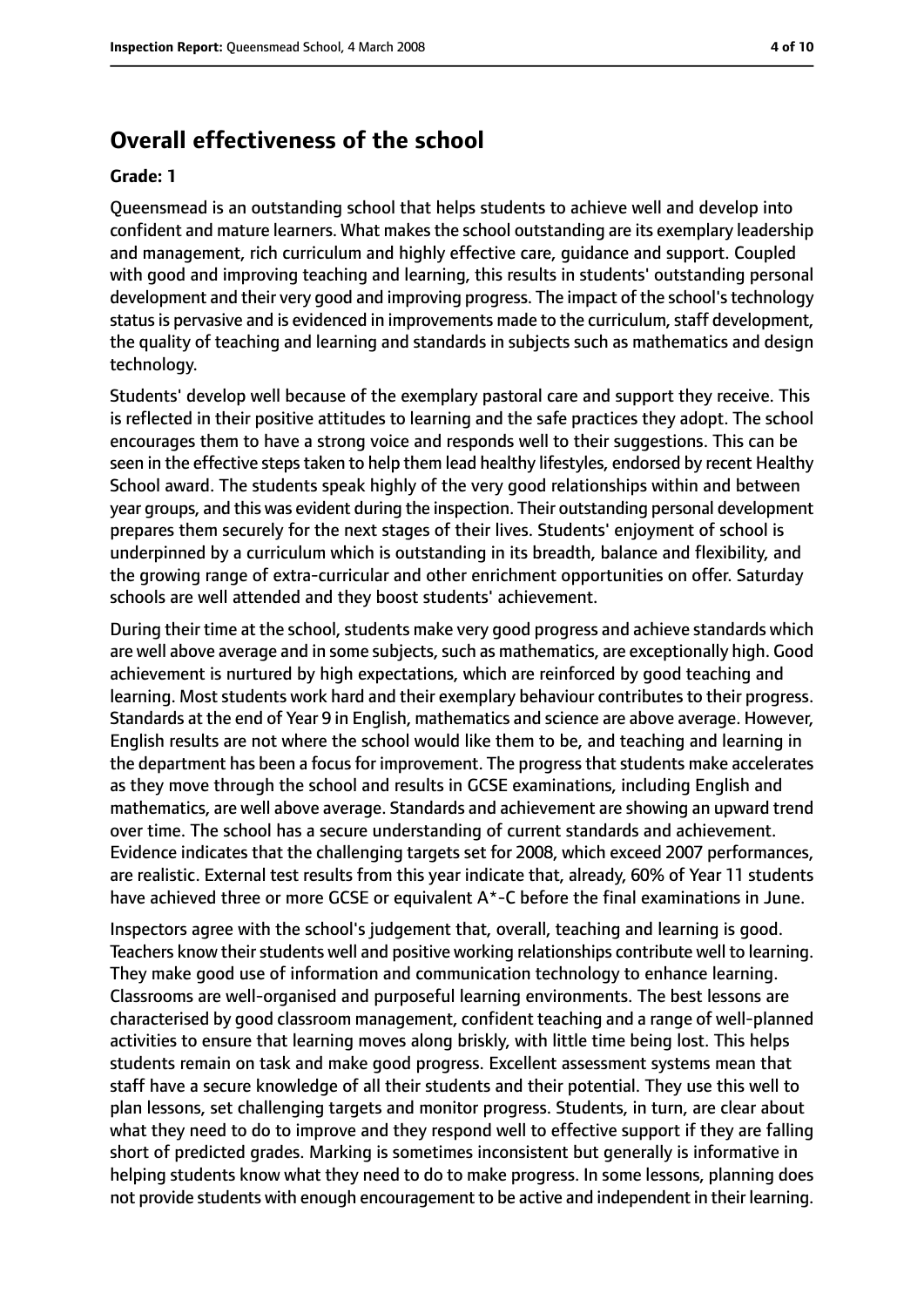Exemplary care, guidance and support provide a firm foundation for the very good progress and exceptional personal development of students. This is reflected in one of many parental comments, 'I am particularly pleased with the help and guidance during exams and coursework. My daughter has never found school work easy and during this last year I have seen a mature young lady appear'. Safeguarding arrangements are secure and students know whom they can go to if they have concerns. Support is available to students in a wide range of ways and is particularly focussed on helping them to realise their potential. Staff volunteers, for example, act as assertive mentors, giving targeted students in Year 11 that extra bit of help and encouragement to do better. Sixth form students, as part of their community service, help younger students with their reading and homework. The staff manage behaviour well and, as a result, there are very low levels of exclusion. Attendance management systems are robust. Partnerships with other schools and support agencies enhance the support offered by the school. This can be seen, for example, in the partnership with the education welfare service in sustaining higher than average levels of attendance.

A significant factor in the school's improvement is the very good use made by staff of assessment and performance data to identify individual students' potential, and personalise target setting and tracking. This enables staff to provide prompt and effective support for students of all abilities if they show early signs of falling behind. Students with learning difficulties and/or disabilities make similar progress to their peers because of the very good support they receive. The fact that all students achieve accreditation at the end of Year 11 is testament to the strong commitment the school gives to inclusion.

Most parents were positive in their view of the school. This was reflected in the parental questionnaire and the survey carried out by the school in May 2007. One parent typified the average response by commenting that, 'We have always been very impressed with the standard achieved by our children which was reached by the dedication, support and encouragement of all their teachers'. A small minority feels that the school does not communicate well enough with them and this has been recognised by the school as an area of development. A few expressed concerns about behaviour, but this was not apparent during the inspection.

The leadership and management provided by the headteacher and his colleagues are exemplary, and their expectations and aspirations equally so. Performance management systems are robust. Staff know what is expected of them and are held to account and recognised for the contribution they make to learning and continuous improvement. A striking feature of the leadership group and middle managers is their unwillingness to be complacent, and this is at the foundation of improving standards and achievement. They work as a cohesive group and are well supported by a good, and when required critical, governing body. Senior and middle leaders have secure knowledge of the school's strengths and weaknesses, though at times they are modest in their judgements. For instance, they have a good understanding of the quality of teaching and learning. Where the quality of teaching is below expectation they take effective steps to address any variability in the performance of subjects. Leaders are well focussed on achieving their aim of having all teaching at least good. Management of resources is very good and the school provides excellent value for money. Effective steps have been taken in improving accommodation since the last inspection. However, there are still shortcomings in the accommodation, in science for example, that inhibit achievement and standards. The track record of improvement in achievement and standards, and outstanding leadership and management, demonstrate the school's outstanding capacity to improve further.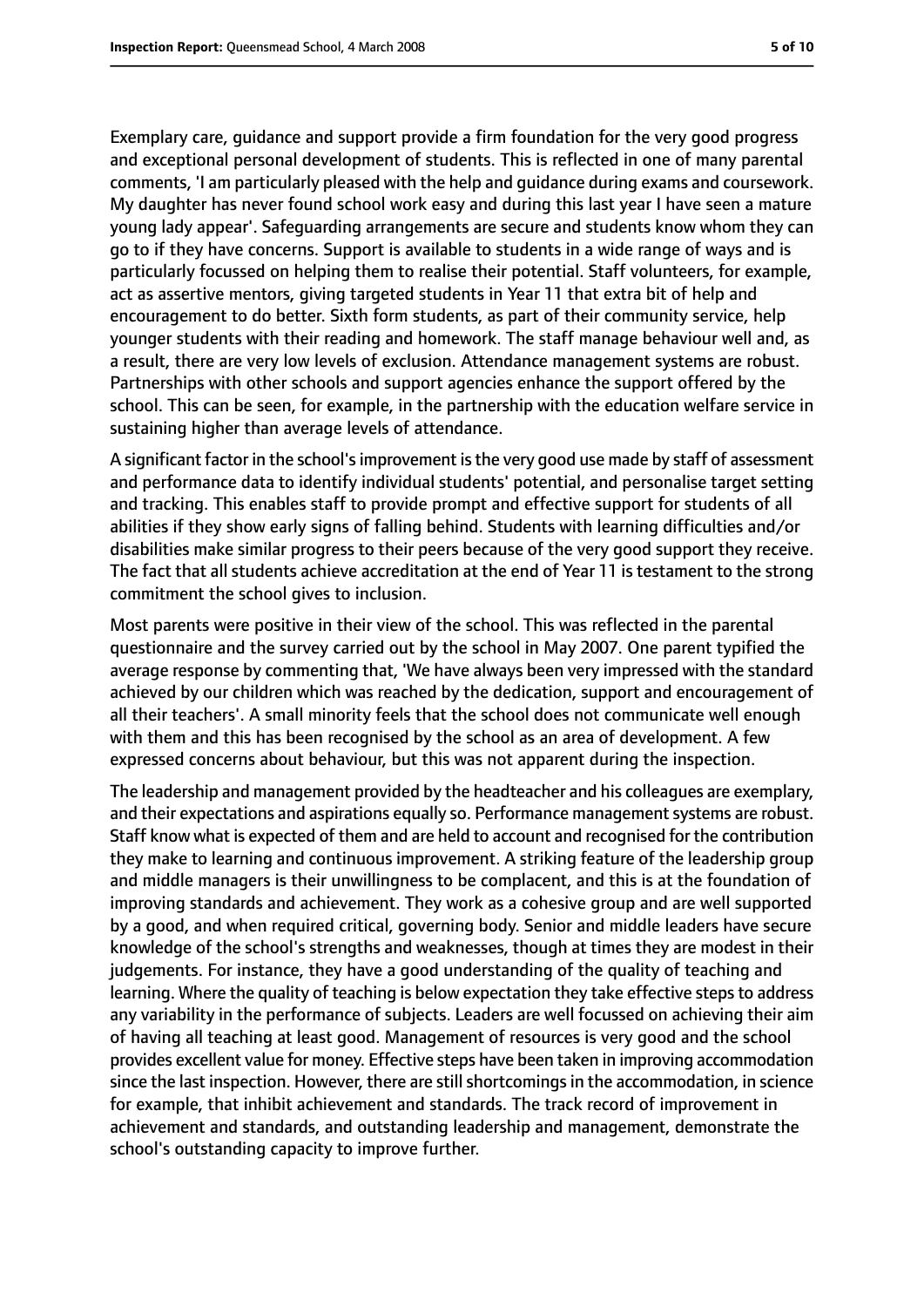# **Effectiveness of the sixth form**

### **Grade: 2**

Provision for students in the very comprehensive sixth form is good as is shown by increasing numbers on roll. Standards vary at times between courses but, generally, students achieve well and reach standards that are above average. Students speak well of the good teaching they receive. The curriculum is as strong as the main school in many respects, particularly in its flexibility and breadth. However, religious education is a weaker feature of curriculum provision. Sixth form students are mature and confident learners who contribute well to the school community. Students get on very well with staff and enjoy their education. This is reflected in high retention rates. Attendance, however, is not as high as in the main school. Leadership and management of the sixth form are good. However, the highly effective systems of tracking, monitoring and support present in the main school are not as yet as effective for these older students. The majority of sixth form students continue on to further education, with the remainder typically moving into employment.

### **What the school should do to improve further**

- Create more opportunities in lessons for students to be more active and independent in their learning.
- Strengthen communication with parents.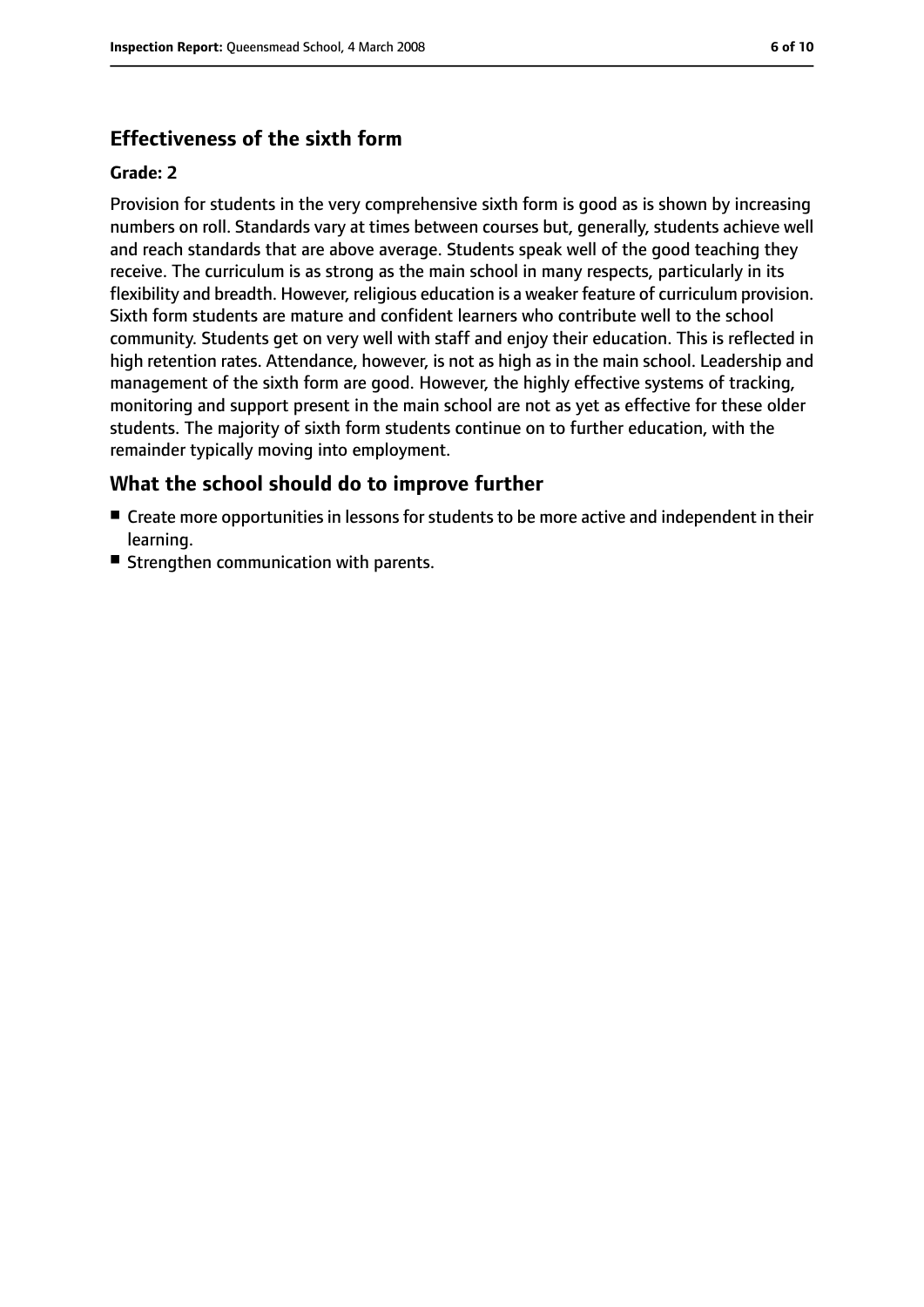**Any complaints about the inspection or the report should be made following the procedures set out in the guidance 'Complaints about school inspection', which is available from Ofsted's website: www.ofsted.gov.uk.**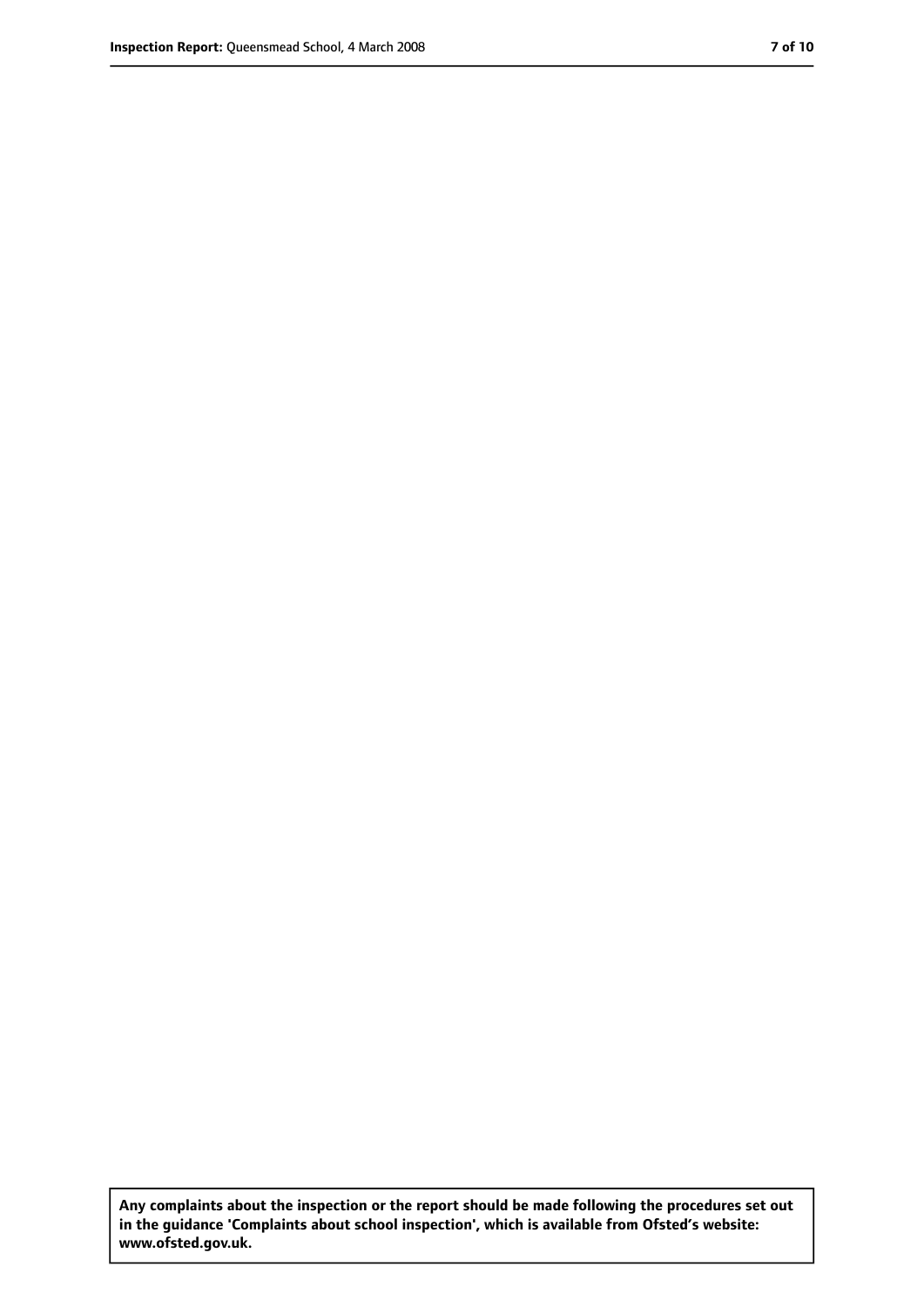# **Inspection judgements**

| Key to judgements: grade 1 is outstanding, grade 2 good, grade 3 | <b>School</b>  | $16-19$ |
|------------------------------------------------------------------|----------------|---------|
| satisfactory, and grade 4 inadequate                             | <b>Overall</b> |         |

### **Overall effectiveness**

| How effective, efficient and inclusive is the provision of<br>education, integrated care and any extended services in meeting<br>the needs of learners? |     |     |
|---------------------------------------------------------------------------------------------------------------------------------------------------------|-----|-----|
| Effective steps have been taken to promote improvement since<br>the last inspection                                                                     | Yes | Yes |
| How well does the school work in partnership with others to<br>promote learners' well-being?                                                            |     |     |
| The capacity to make any necessary improvements                                                                                                         |     |     |

### **Achievement and standards**

| How well do learners achieve?                                                                               |  |
|-------------------------------------------------------------------------------------------------------------|--|
| The standards <sup>1</sup> reached by learners                                                              |  |
| How well learners make progress, taking account of any significant<br>variations between groups of learners |  |
| How well learners with learning difficulties and disabilities make<br>progress                              |  |

# **Personal development and well-being**

| How good is the overall personal development and<br>well-being of the learners?                                  |  |
|------------------------------------------------------------------------------------------------------------------|--|
| The extent of learners' spiritual, moral, social and cultural                                                    |  |
| development                                                                                                      |  |
| The extent to which learners adopt healthy lifestyles                                                            |  |
| The extent to which learners adopt safe practices                                                                |  |
| How well learners enjoy their education                                                                          |  |
| The attendance of learners                                                                                       |  |
| The behaviour of learners                                                                                        |  |
| The extent to which learners make a positive contribution to                                                     |  |
| the community                                                                                                    |  |
| How well learners develop workplace and other skills that will<br>contribute to their future economic well-being |  |

# **The quality of provision**

| How effective are teaching and learning in meeting the<br>full range of the learners' needs?          |  |
|-------------------------------------------------------------------------------------------------------|--|
| How well do the curriculum and other activities meet the<br>range of needs and interests of learners? |  |
| How well are learners cared for, guided and supported?                                                |  |

 $^1$  Grade 1 - Exceptionally and consistently high; Grade 2 - Generally above average with none significantly below average; Grade 3 - Broadly average to below average; Grade 4 - Exceptionally low.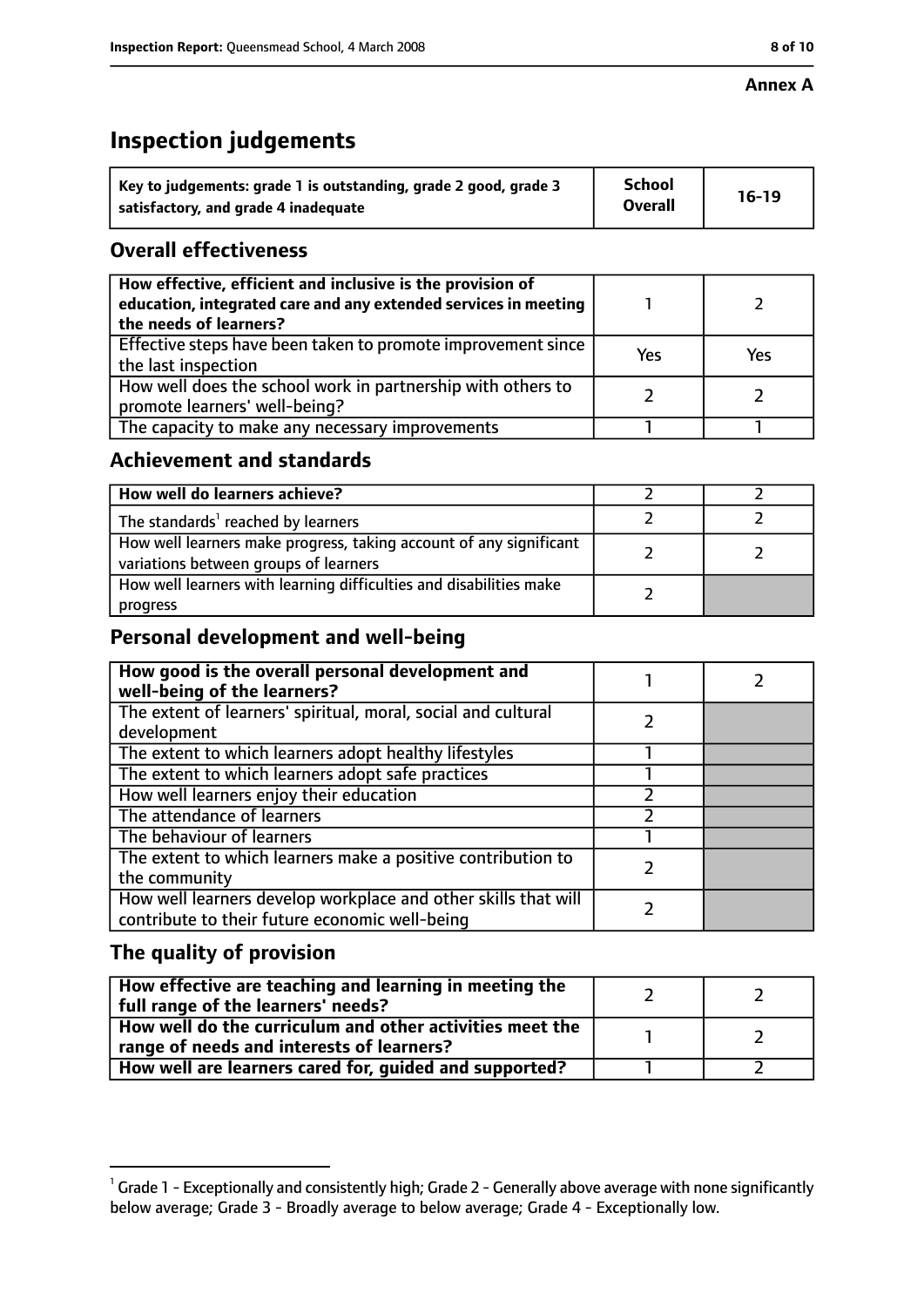#### **Annex A**

# **Leadership and management**

| How effective are leadership and management in raising<br>achievement and supporting all learners?                                                 |     |               |
|----------------------------------------------------------------------------------------------------------------------------------------------------|-----|---------------|
| How effectively leaders and managers at all levels set clear<br>direction leading to improvement and promote high quality of<br>care and education |     |               |
| How effectively leaders and managers use challenging targets<br>to raise standards                                                                 |     |               |
| The effectiveness of the school's self-evaluation                                                                                                  |     | $\mathcal{P}$ |
| How well equality of opportunity is promoted and discrimination<br>tackled so that all learners achieve as well as they can                        |     |               |
| How effectively and efficiently resources, including staff, are<br>deployed to achieve value for money                                             |     |               |
| The extent to which governors and other supervisory boards<br>discharge their responsibilities                                                     | 2   |               |
| Do procedures for safequarding learners meet current<br>qovernment requirements?                                                                   | Yes | <b>Yes</b>    |
| Does this school require special measures?                                                                                                         | No  |               |
| Does this school require a notice to improve?                                                                                                      | No  |               |